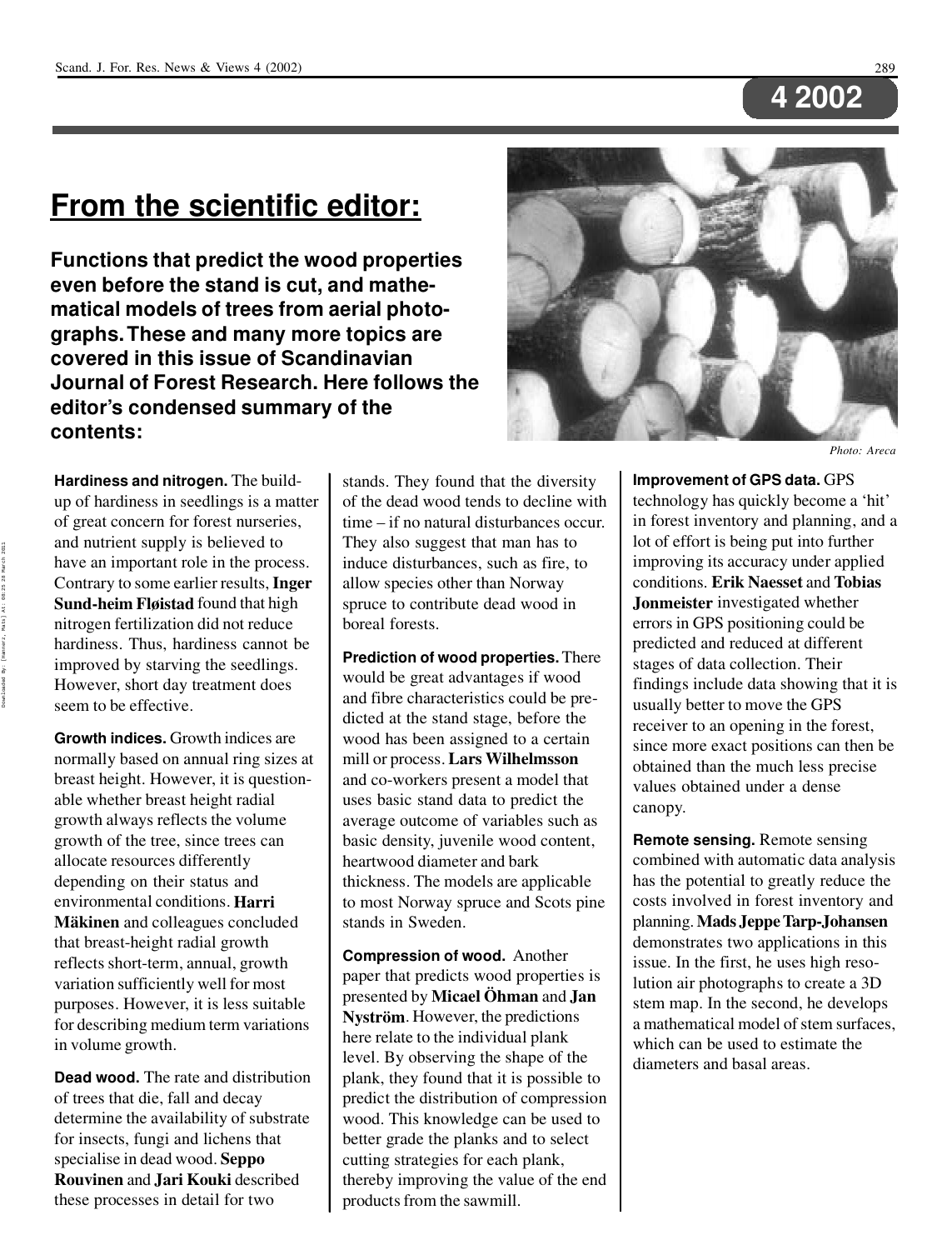"I think that SNS has a major role in developing research contacts with adjacent areas. Not only with the countries east of the Baltic sea, but also with the research community in the west. For example, the forestry sector in the Nordic countries has much in common with forestry in Scotland," says Olav Hepsø.

money is directed to network activities. The purpose is to support and initiate cooperation that can be financed by the EU and national funding sources."

"SNS also has a duty to look after the Nordic interests in the EU. We are taking an active part in the develop ment of the 6<sup>th</sup> Framework Programme, where we want to highlight the natural networks between the Nordic countries and adjacent areas."

#### **Network activities**

"The role of SNS as a source of funds has changed in recent years. Instead of financing research projects, more

"SNS supports Scandinavian Journal of Forest Research, and its section 'News and Views'is the only publis hed outlet of information for SNS. It has an important role: to present research news in a form that is accessible to people who are not researchers themselves. Therefore, we want to place it on the SNS homepage so that non-subscribers can read it. I would also be glad to see more open debates in the News and Views pages", he concludes.

**"The role of SNS has become increasingly important. Its position has become stronger since international cooperation has been increasing" , says Olav Hepsø, the new chairman for SNS (the Nordic Forestry Research Cooperation Committee).**



#### **Mini-CV**

Olav Hepsø was born in 1943 and holds an agronomist qualification from the Agricultural University of Norway. He has been working in research funding since 1970, when he was assistant director in the former Agricultural Research Council of Norway.

"The Nordic Council of Ministers is carrying out an investigation into research and education in the agri cultural and forestry sectors" , Olav Hepsø says. "We are very eager to see the outcome, which will be presented at the Council's meeting in Greenland in August this year. It is an advantage that the political profile of this field has been raised. Forestry tends to be a relatively weak priority for our governments, its role in the economy as a whole is decreasing and fewer young people want to make a career in the forestry sector. The trends are the same in all the Nordic countries, , he concludes. Downloaded By: [Hannerz, Mats] At: 08:25 28 March 2011

In 1993 the council became part of the Research Council of Norway, where he was made a director of the agricultural department in the Bioproduction and Processing Division. Forestry has been an important part of his remit since 1974.

When Norway took over the chair of SNS in 2002, he was elected chairman for the next four years.

*Olav Hepsø is a research official with deep roots in the countryside of central Norway. Timber hauling with horses and cutting trees with crosscut saws were natural elements of everyday life during Olav Hepsø's adolescence at his parents' farm in Sør-Trøndelag.*

> making it even more necessary to cooperate to reverse the trend."

#### **News and Views**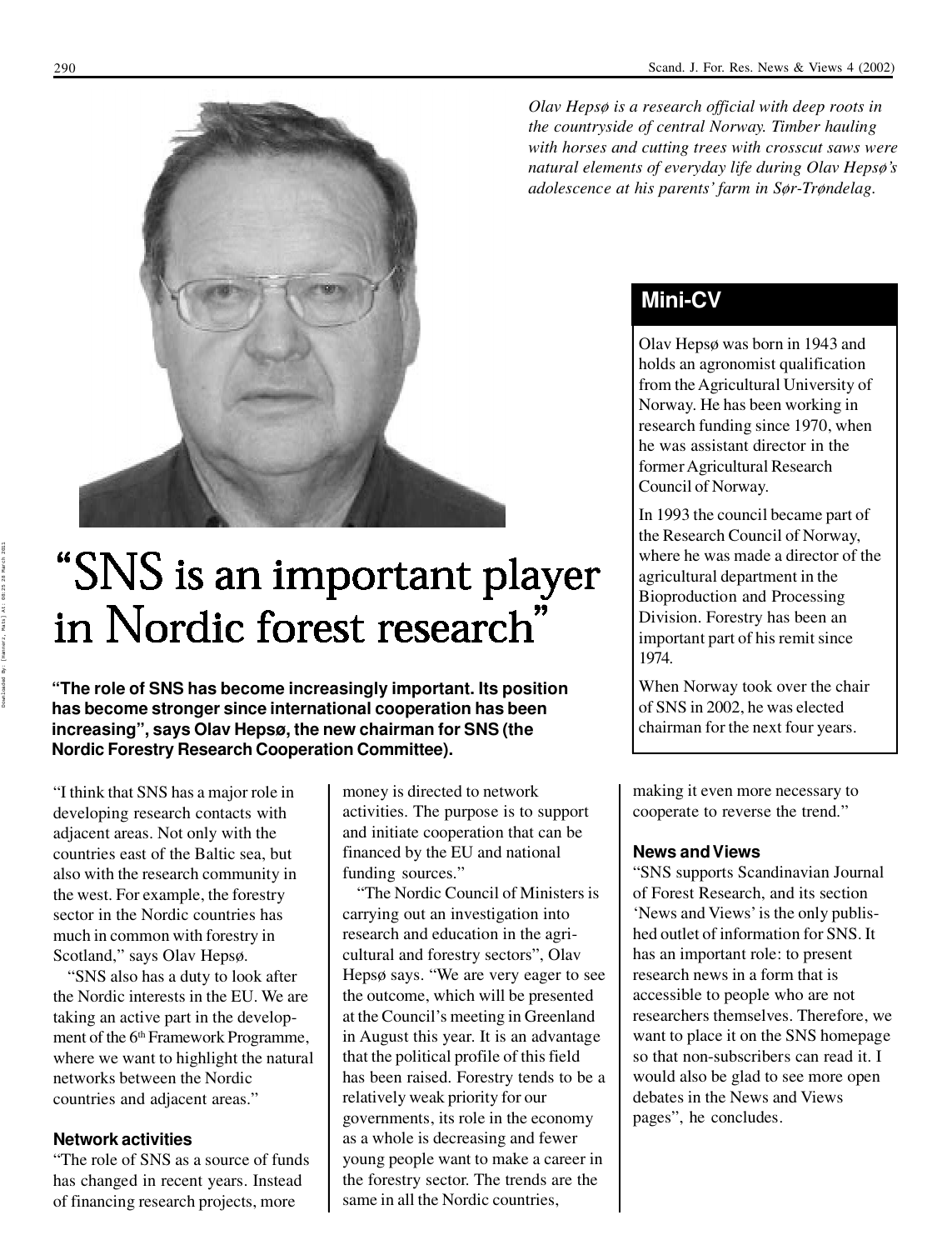#### **New dissertations**

## Seedling responses to temperature and nutrients

## Soil scarification has long-term effects

In May, Sari Iivonen at the Finnish Forest Research Institute in Suonenjoki defended a thesis in which she described detailed studies of pine seedlings' responses to changes in root zone temperatures and nutrient supplies. Temperatures below +5°C clearly limit net photosynthesis, transpiration and root growth, but these variables are also restricted at temperatures below 12–13°C. Sari Iivonen also shows how root growth accelerates when shoot growth has terminated.

*Contact:sari.iivonen@metla.fi*

Leached fertilizers and pesticides from forest nurseries constitute a significant environmental threat. In a new thesis, Marja-Liisa Juntunen from the Finnish Forest Research Institute in Suonenjoki shows that there is considerable variation in the use of fertilizers and pesticides between different stocks and producers. For example, a bare root seedling consumes eight times more nitrogen and four times more pesticides than a containerised seedling. There was also great variation between different container nurseries. The one with the

Stefan Mattsson from SLU in Umeå showed in his dissertation how stem growth and wood properties are affected by soil scarification. In two experiments with 18-year-old planted lodgepole pine stands, ploughing increased the yield 3–6 fold compared to no scarification. Ploughing also increased the yield, by 50%, compared to patch scarification in Scots pine stands (23 to 28 years old) in northern Finland. Stefan Matttsson also showed that the variation in wood properties was related to the size of the trees rather than to the method of soil scarification itself.

*Contact: Stefan.mattsson@sveaskog.se*

greatest use of fertilizers applied six times more nitrogen and phosphorus than the one with the lowest. The risk of leaching is also affected by the method of application and substrate involved. The Finnish nurseries used much smaller amounts of pesticides and fertilizers in the beginning of the 2000s compared with the beginning of the 1980s. However, additional action could be taken to further reduce these amounts, and the potential risk of leaching.

*Contact: marja-liisa.juntunen@metla.fi*



## Environmental impact of forest nurseries

## Composition of ectomycorrhizal fungi changes with carbon dioxide concentration

Ectomycorrhizal fungi may receive 20% of the total C fixed by their host plants. Petra Fransson from SLU in Uppsala showed in her dissertation that the biomass of these highly important organisms will tend to increase with increased carbon dioxide concentrations, and that the relative abundance of different fungi species will change. When the ectomycorrhizal fungi grow larger, the trees can be better supplied with nutrients from the soil. Petra Fransson's results also indicate that large trees can support smaller trees with carbon through their common mycelial network.

*Contact: petra.fransson@mykopat.slu.se*

*There are big differences between nurseries in consumption of fertilizers and pesticides.*

*Ectomycorrhiza of* Tricholoma albobrunneum*. Photo: Petra Fransson*



Downloaded By: [Hannerz, Mats] At: 08:25 28 March 2011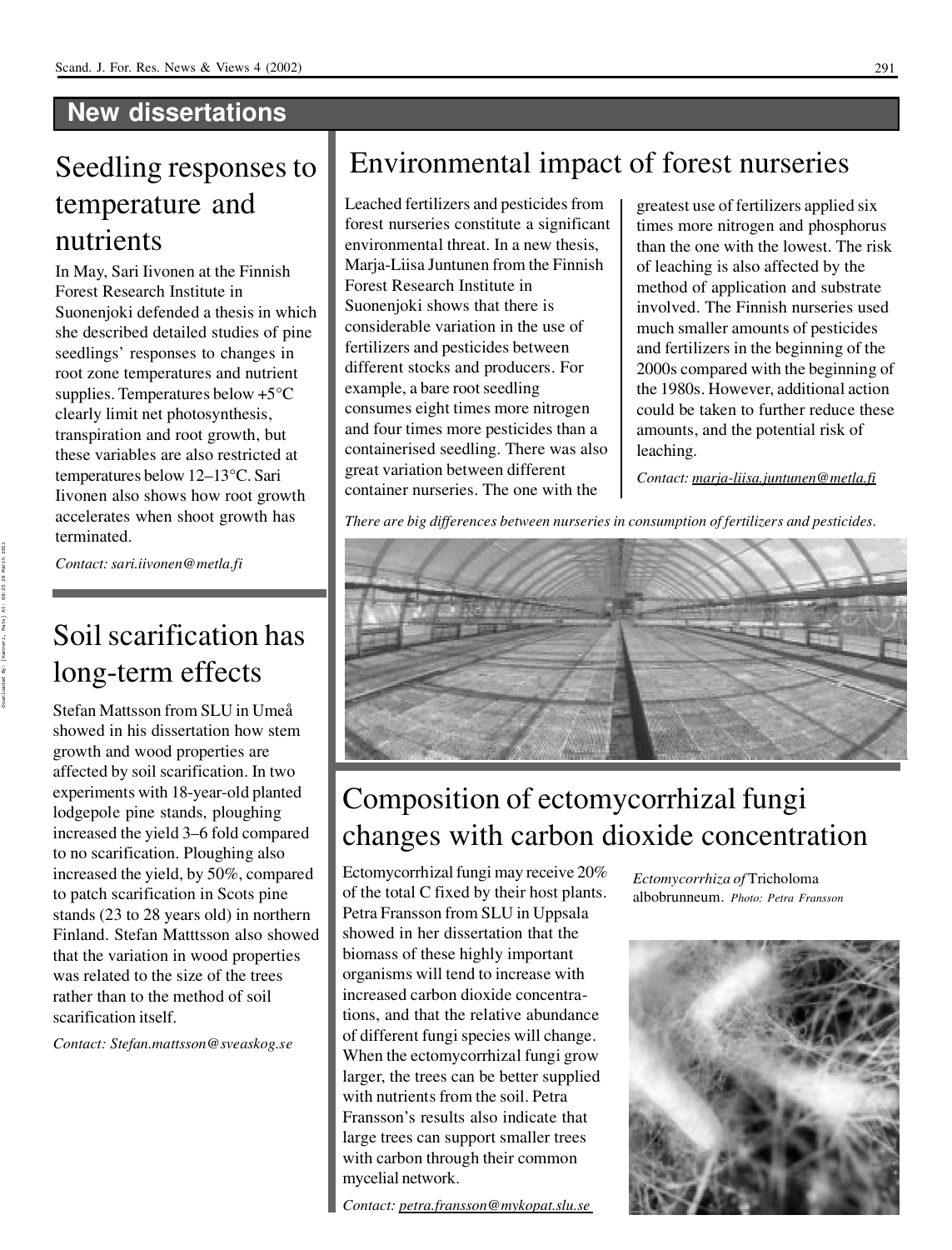### **Snippets**

#### What is a natural forest?

Most people seem to have at least a vague idea of what a natural forest is, but a wide range of definitions are used. Skogforsk and NINA in Norway have now given a definitive statement applicable for Norwegian conditions: "Natural forest is forest established through natural regeneration of local genetic material, in which human activity has had so little impact, or occurred so long ago, or is conducted in such a way that the natural structure of the forest, its composition and its ecological processes are not essentially affected.

*Source: Aktuelt fra skogforskningen 1- 2002.*

The seventeenth-century Swedish warship *Vasa* has been slowly deteriorating since it was put on display in Stockholm in 1990. High acidity and a rapid spread of sulphate salts have been observed in its oak beams. A research group from Uppsala and Stockholm have now pinpointed the causes of the deterioration. The results, published in *Nature*, indicate that sulphur accumulated in the beams during the more than 300 years the ship lay at the bottom of the sea. Now the beams

In the 1990s 70% of Norwegians lived in cities, compared to 30% a century ago. Urban or near-urban forests cover only 10% of the productive forest area in Norway, but they play an increasingly important recreational role. The Research Council of Norway is now financing a 3-year project which will identify the needs of different interest groups, and how the forests should be maintained to minimize conflicts.

#### Danish forest research reorganised

"Nordiske GENresurser" is the name of a new publication from the Nordic council of ministers. The publication is to be issued once a year in Scandina vian, English and Finnish versions. Its goal is to make a popular presentation of efforts from the Nordic Gene Bank, the Nordic Gene Bank for Domestic Animals and the Nordic Council for Forest Reproductive Material. The first issue, published this year, contains articles on gene conservation strategies, DNA-analyses to describe the migration history of trees and forest tree breeding, as well as articles on rare kinds of sheep, pigs, apples and strawberries.

The new government in Denmark has reorganised forest research in the country. KVL(The Royal Veterinary andAgricultural University) was moved from the Ministry of Education to the Ministry of Science, Technology and Innovation. "Skov skolen" , which trains forest engineers, was moved from the Ministry of the Environment to the Ministry of Education. Finally, the Danish Forest and Landscape Research Institute (FSL) remained in the Ministry of the Environment, but was subject to large cutbacks, amounting to 12 % of its budget.

### Urban forestsin focus

*Source: www.skogforsk.no*

#### Deterioration of the warship *Vasa* explained

#### New publication on gene resources

*The editor can be contacted at liv@nordgen.org*

#### Danish giant felled by storm

Scandinavia has lost one of its giants when a 110-year-old *Abies grandis* at Rye Nørskov in Denmark blew down during one of this winter's storms. The tree, at 52.5 m, was the tallest in Denmark.

*Source: Skoven 5, 2002.*

are exposed to the air, the sulphur is oxidising and producing sulphuric acid. This process is catalysed by iron from the original, corroded iron bolts.

Treatments to stop the deterioration should focus on removal of the sulphur and iron compounds. The results are probably applicable to many similar objects found at the sea bottom.

*Source: www.slu.se*



*Sulphuric acid is slowly decomposing the ancient warship Vasa.*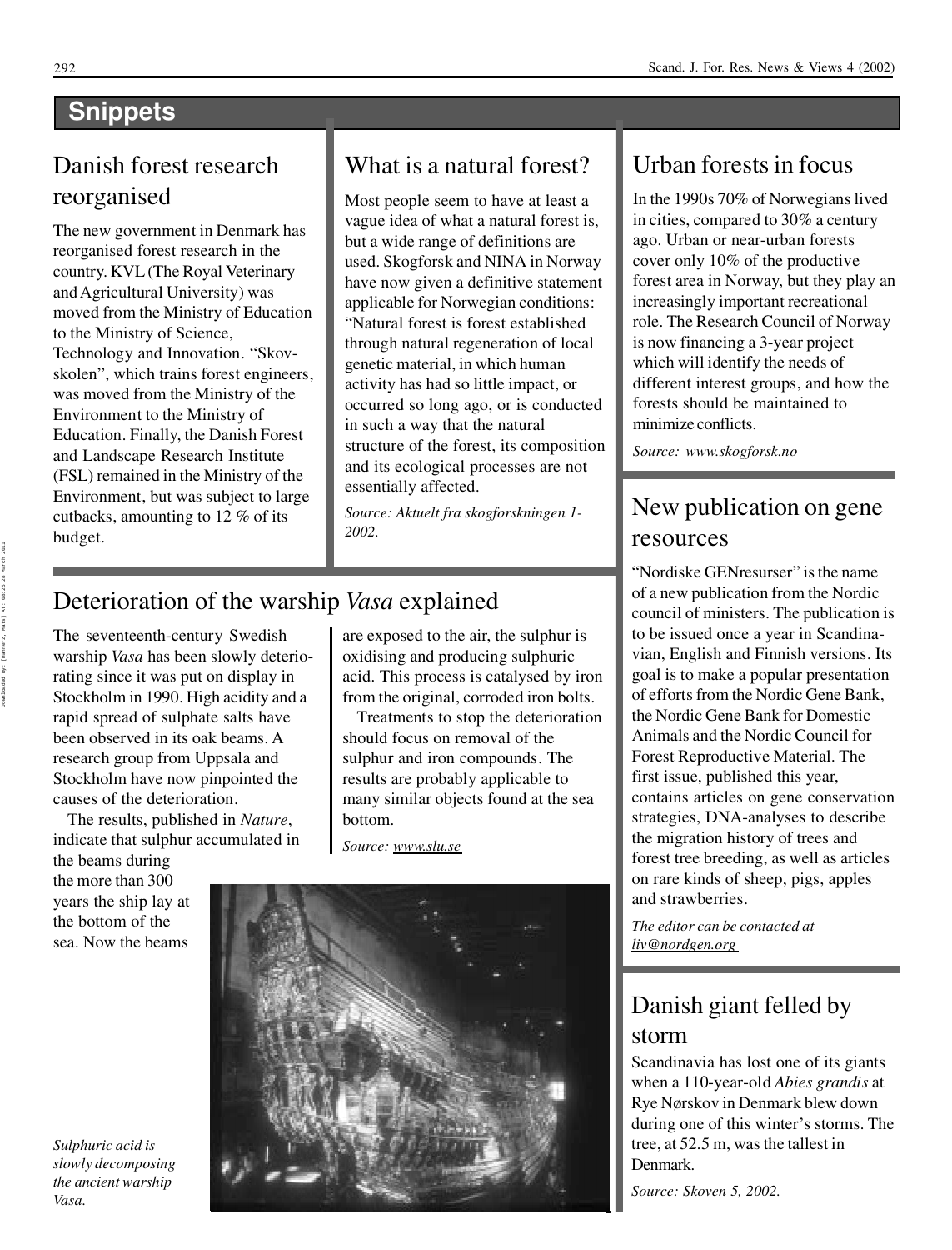## Nordic foresters share common values

Produce a standard work covering all Swedish animals, plants and fungi, a total of approximately 50,000 species! This was the commission given by the Swedish government to the Swedish Species Information Centre (ArtDatabanken) at SLU in Uppsala.A task that will take 20 years to complete.

The work will consist of two main parts; a national flora and fauna in the form of well-illustrated handbooksin Swedish presenting the Swedish species, and a series of scientific monographs in English providing detailed descriptions of the approxi mately 30,000 species currently

#### **The largest undertaking since** *Systema Naturae*

lacking adequate documentation for the Nordic countries. As a start, 40 million SEK will be invested in the first three years.

Before the 20<sup>th</sup> Nordic Forest Congress, held in Helsinki in June, an extensive survey of values was undertaken. Nearly 1,400 persons from the five Nordic countries took part: mostly forestry professionals and, to some extent, forest owners and representatives of environmental organisations. Some of the results presented at the conference are given here:

• The respondents emphasised the diverse and long-term use of forest resources.

- They stressed the importance of mutual understanding in conflict situations. They wanted to avoid an authoritarian approach.
- They took a more defensive stance when it comes to the media. They do

"This is the largest single undertaking concerning Swedish species since the publication of Linnaeus' *Systema Naturae* " , says Director Torleif Ingelög and Associate Profes sor Ulf Gärdenfors atArtDatabanken. All major Swedish universities and natural history museums, as well as many foreign experts, will be involved in the project.

*Source: www.artdata.slu.se*



- They wanted to open up to the rest of society. A customer-oriented approach is considered increasingly important.
- They strongly believe that expertise is the key to success in the future.

not go out of their way to influence journalists, but they try to explain to them the needs of forestry and the

**Nordic forestry professionals share strong common values. They emphasise the diverse and long-term use of forest resources and they are ready to meet their fellow citizens' increasing expectations from forests.They also value co-operation and the achievement of mutual understanding in conflict situations. On the other hand they take a more defensive stance when it comes to the media.**



legal and administrative framework in which they work.

*The conference attracted more than 500 partcipants from the Nordic countries. A majority of the participants also attended one of the 20 pre-conference excursions in Finland and Russia. Here is a picture from excursion No. 16: Coastal forestry in the archipelago west of Åbo (Turku).*



*"The forest & its many values*" *was the theme of the conference.*

Downloaded By: [Hannerz, Mats] At: 08:25 28 March 2011